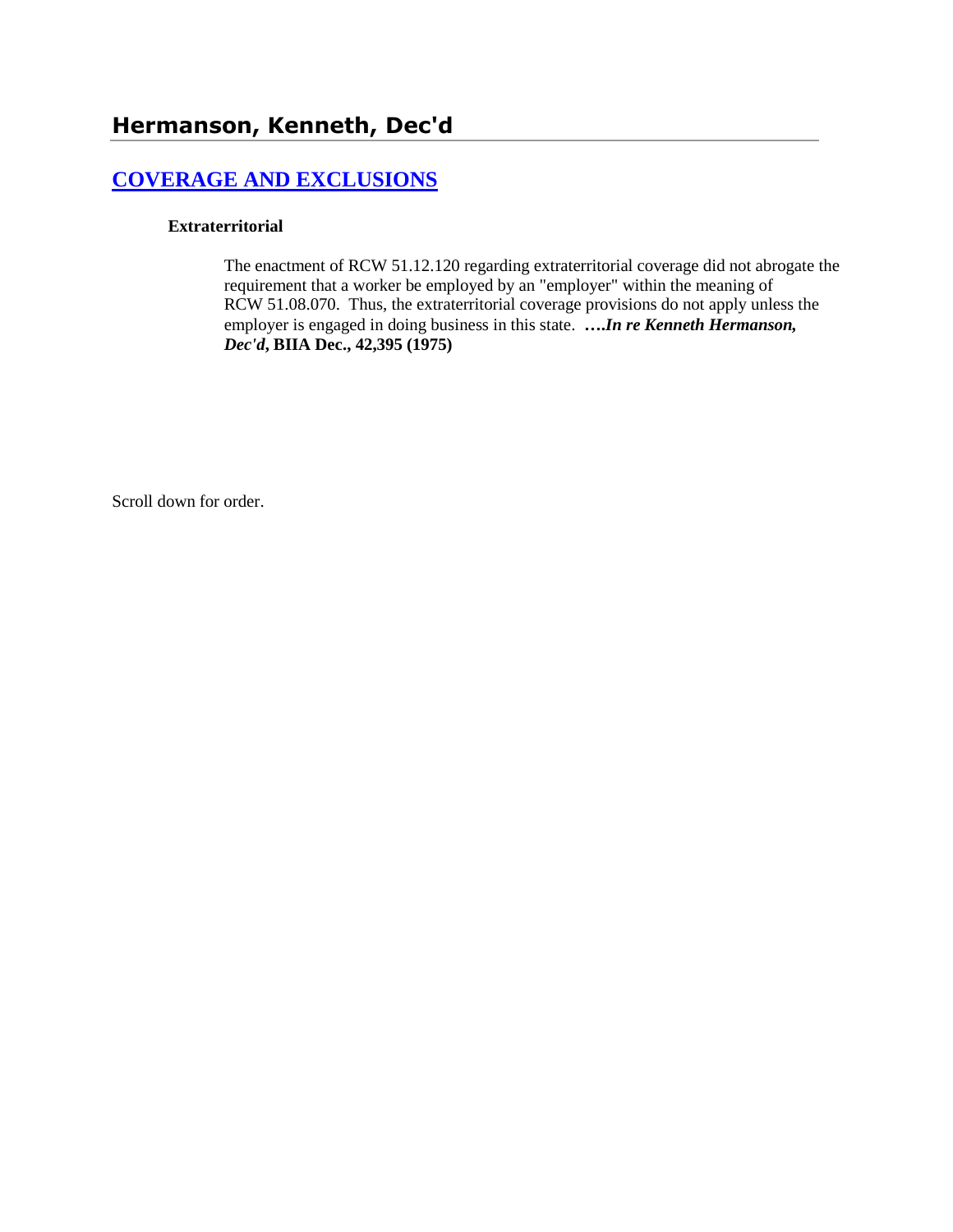### **BEFORE THE BOARD OF INDUSTRIAL INSURANCE APPEALS STATE OF WASHINGTON**

**)**

**IN RE: KENNETH A. HERMANSON, DEC'D ) DOCKET NO. 42,395**

**CLAIM NO. G382732 ) DECISION AND ORDER**

APPEARANCES:

Widow-Petitioner, Edith Hermanson, by Paine, Lowe, Coffin, Herman and O'Kelly, per Curtis Shoemaker

Employer, R. W. Reade and Company, None

Department of Labor and Industries, by The Attorney General, per John N. Lindsay, Assistant

This is an appeal filed by the widow-petitioner on March 29, 1973, from an order of the Department of Labor and Industries dated January 30, 1973, which denied a claim for a widow's pension filed by Edith M. Hermanson in behalf of herself and minor children, for the reason that "it has been determined that at the time of the fatal injury the Deceased was not covered under the provisions of the Workmen's Compensation Act of the State of Washington." **SUSTAINED**.

## **DECISION**

Pursuant to RCW 51.52.104 and RCW 51.52.106, this matter is before the Board for review and decision on a timely Petition for Review filed by the widow-petitioner to a Proposed Decision and Order entered by a hearing examiner for this Board on November 26, 1974, in which the order of the Department dated January 30, 1973, was sustained.

The Board has reviewed the evidentiary rulings of the hearing examiner and finds that no prejudicial error was committed and said rulings are hereby affirmed.

The issue presented by this appeal and the evidence presented by the parties are very adequately set forth and discussed in our hearing examiner's Proposed Decision and Order.

We ratify and adopt the "Decision" portion of the hearing examiner's Proposed Decision and Order in its entirety. We believe it is very clear that the extraterritorial coverage section of the Washington Act, RCW 51.12.120, which was enacted by Sec. 82, Chap. 289, Laws of 1971 ex. sess., does not apply to this claim based on the 1972 fatal industrial injury in Montana, because the case fails to come under any subsections (a), (b), (c) or (d) of subsection (1) of RCW 51.12.120. The hearing examiner's decision completely sets forth the rationale for this conclusion.

1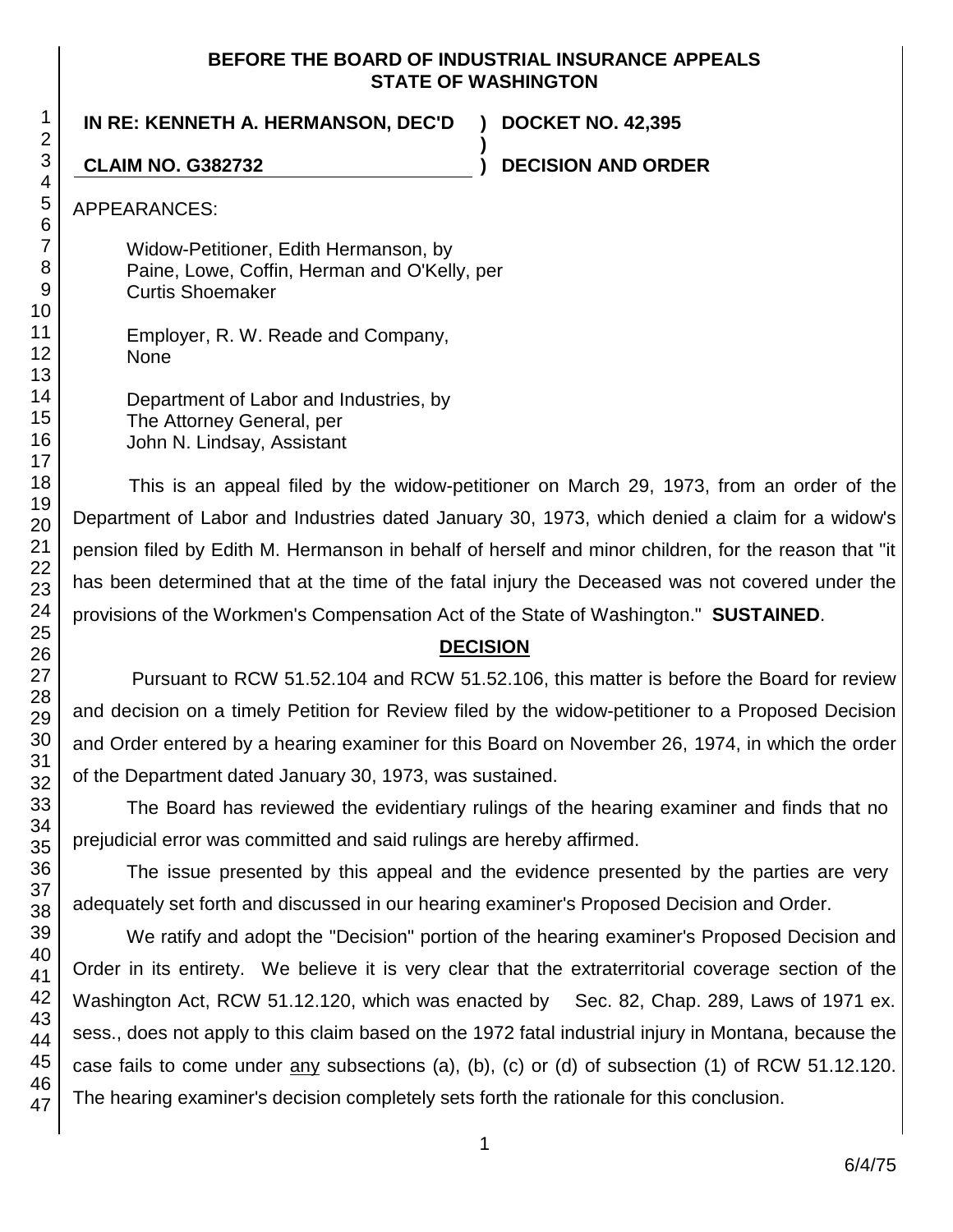We also believe there is a further basic reason why this claim does not fall within the purview of our Act's extraterritorial provisions. The enabling provision of RCW 51.12.120 provides as follows: "(1) If a workman, while working outside the territorial limits of this state suffers an injury on account of which he, or his beneficiaries, would have been entitled to compensation under this title had such injury occurred within this state, such workman, or his beneficiaries, shall be entitled to compensation under this title ..." (Emphasis supplied) From the quoted provision it is apparent that before RCW 51. 12.120 can apply to an injury

occurring outside our state, it must appear that the injured person was a "workman" within the meaning of our Workmen's Compensation Act. RCW 51.08.180 defines "workman," in pertinent part, as:

> "...every person in this state who is engaged in the employment of an employer under this title ..." (Emphasis supplied)

In other words, to be a "workman" the decedent must have been engaged in the employment of an "employer" -- not just any employer, but an employer "under this title," i.e., Title 51, RCW. RCW 51.08.070 defines an "employer" as:

> "...any person, body of persons, corporate or otherwise, and the legal representatives of a deceased employer, all while engaged in this state in any work covered by the provisions of this title, by way of trade or business, or who contracts with one or more workmen, the essence of which is the personal labor of such workman or workmen." (Emphasis supplied)

R. W. Reade and Company is a painting contractor and is a California corporation. It does not appear that it has any office, branch, or work-place in the State of Washington for transaction of business in this state; although, according to the testimony of the business manager of the Spokane local of the Painter's Union, it had done some work in Washington at some non-specified time in the past. Certainly, the place of business at which this decedent was to perform his entire work for the employer was out-of-state, to wit, Montana. In other words, the employer, R. W. Reade and Company, was not engaged in business in this state during the time in question, and the decedent's fatal injury was not sustained in the course of any work incidental to any business conducted by the employer in this state.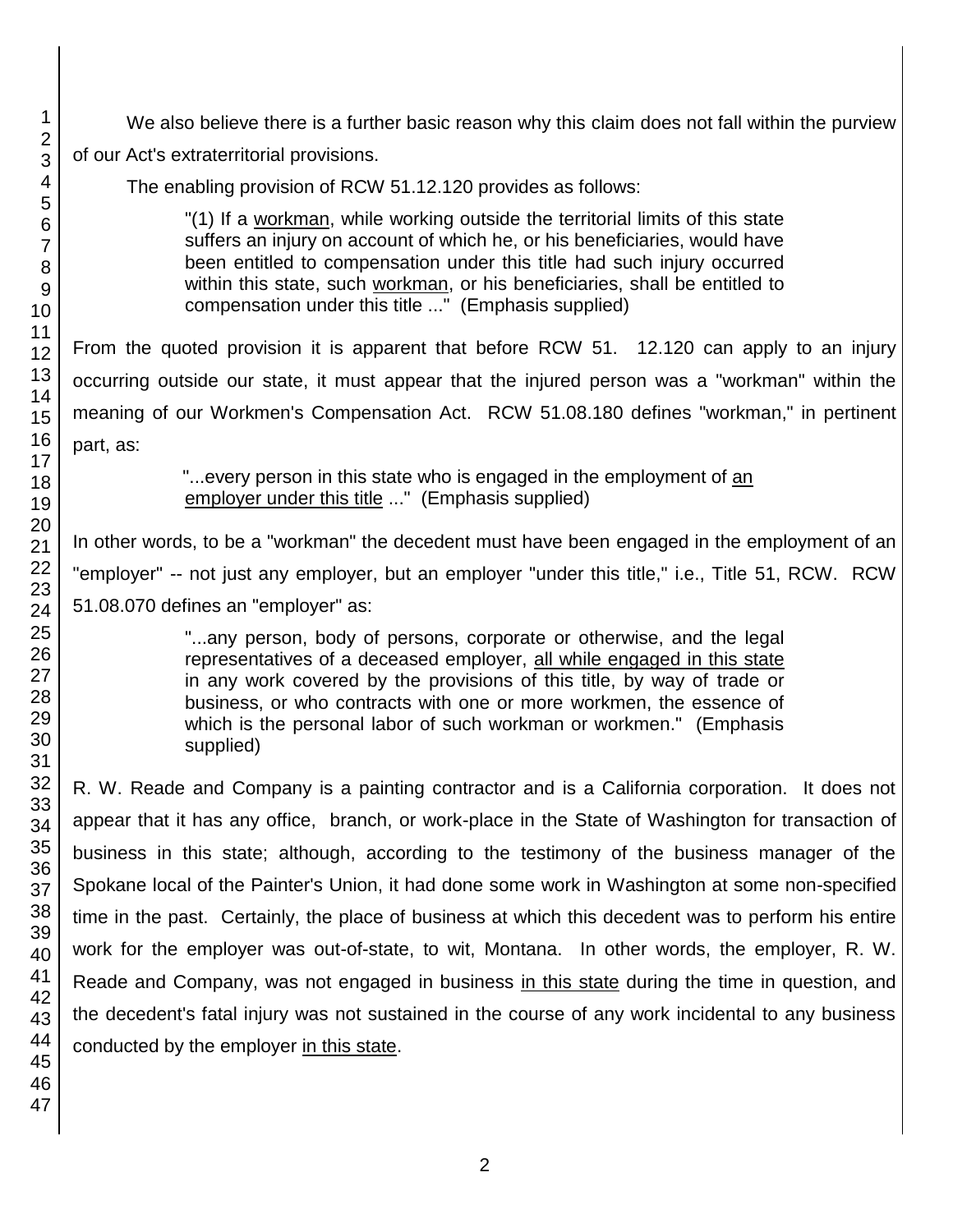Since R. W. Reade and Company was not engaged in business in this state and was therefore not an "employer" as defined by RCW 51.08.070, supra, the decedent was not a "workman" as defined by RCW 51.08.180, supra. Accordingly, the provisions of RCW 51.12. 120, prescribing extraterritorial coverage for a "workman," have no application to the decedent. This view of a basic coverage requirement, i.e., that the employer involved be an employer subject to our Act by reason of being engaged in business in this state which is covered by the Act, is a common thread which runs through the four decisions of our Supreme Court touching the subject of extraterritorial coverage; and it is also a common thread running through all of this Board's prior decisions relating to this issue. This requirement was in no way abrogated by the 1971 enactment of the specific section dealing with extraterritorial coverage, since the long-standing definition of an employer subject to our Act., i.e., one "engaged in this state," was not amended in this respect by the 1971 legislation.

### **FINDINGS OF FACT**

Based upon the record, the Board makes the following findings:

- 1. On October 2, 1972, Kenneth A. Hermanson sustained a fatal injury during the course of his employment as a painter for R. W. Reade and Company, while working on Libby Dam in the State of Montana. On December 21, 1972, Edith Hermanson, surviving widow of Kenneth A. Hermanson, filed a claim with the Department for widow's and children's benefits under the Workmen's Compensation Law of the State of Washington. On January 30, 1973, the Department of Labor and Industries issued an order rejecting the widow's claim for benefits. On March 29, 1973, Edith Hermanson, widow-petitioner herein, filed a notice of appeal, and on April 17, 1973, the Board issued an order granting the appeal.
- 2. Appellate proceedings were conducted before the Board, and on November 26, 1974, a hearing examiner for the Board entered a Proposed Decision and Order in connection with this appeal. Thereafter, within the time allotted by law, a Petition for Review was filed and the case referred to the Board for review pursuant to RCW 51.52.106.
- 3. Edith Hermanson, widow-petitioner herein, applied for and is receiving benefits under the Workmen's Compensation Law of the State of Montana, based on the deceased's fatal injury of October 2, 1972.
- 4. On or about September 28, 1972, the deceased, Kenneth hermanson, secured employment to work at the Libby Dam jobsite in Montana through the local Spokane painters' union on referral from the Kalispell, Montana, painters' union, which latter union had jurisdiction over the